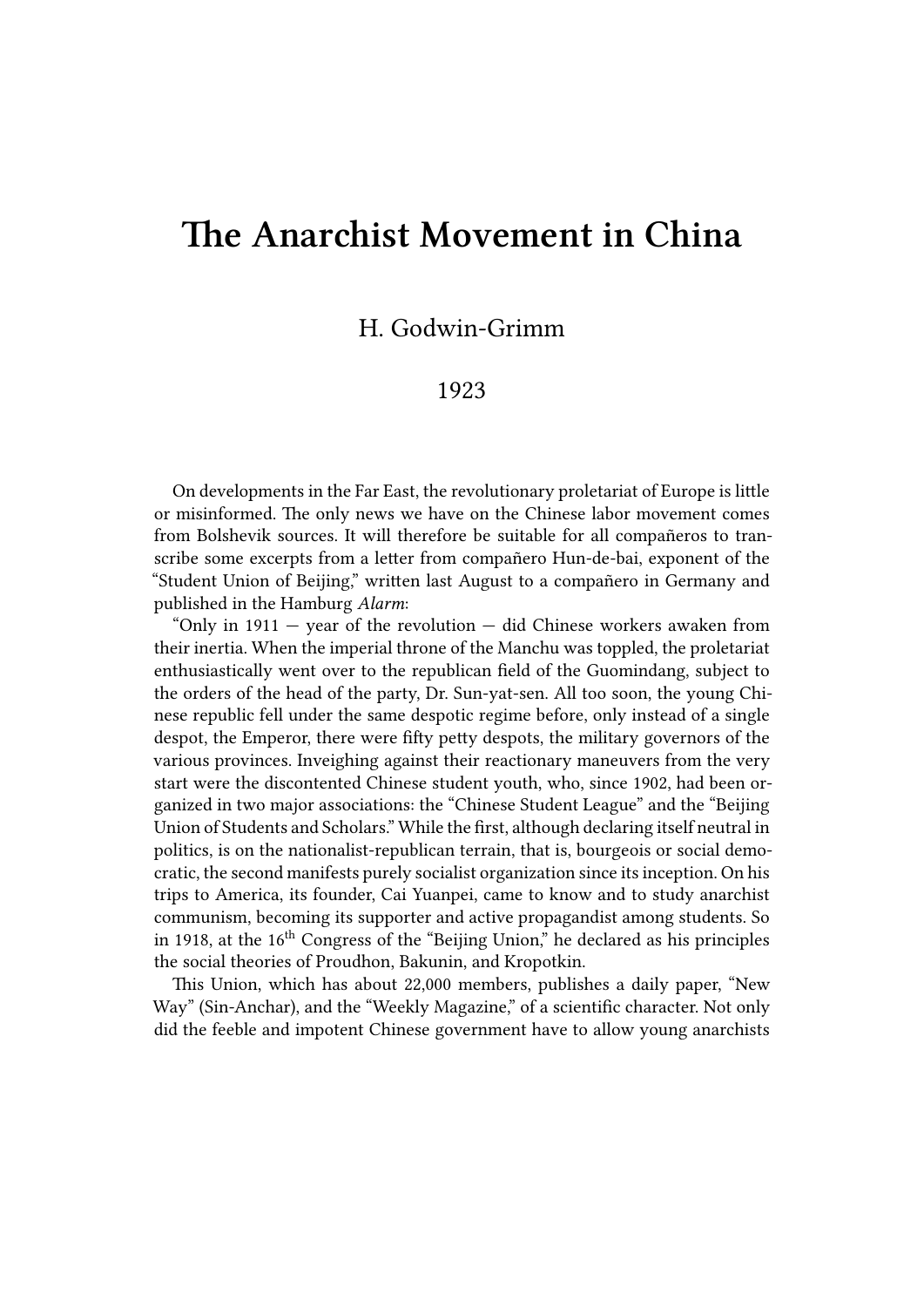to make their way, but it was even constrained by the threat of a student strike to recognize the election of Cai Yuanpei as president of Beijing University.

Only in 1914 did Cai Yuanpei begin the propaganda of anarchist ideas among the peasants. And yet, in a short time, great masses of farm workers were attracted. to such an extent that today every major village has its anarchist group. In the countryside, anarchist influence has undoubtedly outstripped that of the other tendencies, whether Bolshevik or nationalist-republican.

Since 1917, the greatest focus of anarchism was in Fujian province in southern China. Here, it had acquired influence over the leader of the glorious republican insurrection of 1911, Chen Jiongming, who, advised by the known anarchist propagandist Shifu, summoned all the influential libertarians of China for the establishment of an anarchist commune in the whole province. In each center of the province, autonomous organizations of working people and workers' councils have been introduced and are in operation, and now farmers' cooperatives and unions of industrial workers regulate all production by agreement. According to Shifu, in a few years the whole province of Fujian will have become one great communist-anarchist federation.

This surprising result is certainly attributed largely to the tireless propaganda of compañero Shifu, who with the help of his friend, former General Chen Jiongming. Institutes for spreading anarchist and syndicalist ideas were founded in Zhangzhou (capital of the province). This organization includes and provides year-round the operation of a school for organizers, a school for advanced social science, and a school for propagandists, in which they participate as Chinese revolutionary forces. From this emanate three thousand comrades who later spread the idea of anarchist communism via lectures, pamphlets, newspapers and leaflets through all the vast provinces of China.

The city of Zhangzhou, center of anarchism in the Far East, was also the birthplace of the largest boycott initiative against Japan in 1920, which still gives foreign exploiters a lot of trouble, because in China the capitalists are mostly foreigners — British, American and Japanese — who treat the Chinese as servants, worthy only of contempt, and who are gradually taking possession of all the wealth of the country. Against them the aversion of all the people stir, belong to any party. To give this feeling of hostility a direction and a goal, the anarchists of Fujian placed themselves at the head of a movement to boycott all foreign industries, seeking to annihilate the entire foreign capitalist industry.

The boycott gave certain optimal results: in cities the Chinese workers took possession of the factories of their exploiters, getting to work on their own: in other places, such as in Shanghai, was reached killings Japanese, assaults on stores and street fighting between the crowd and the Chinese soldiers. In Zhangzhou great demonstrations of a good hundred thousand people carrying red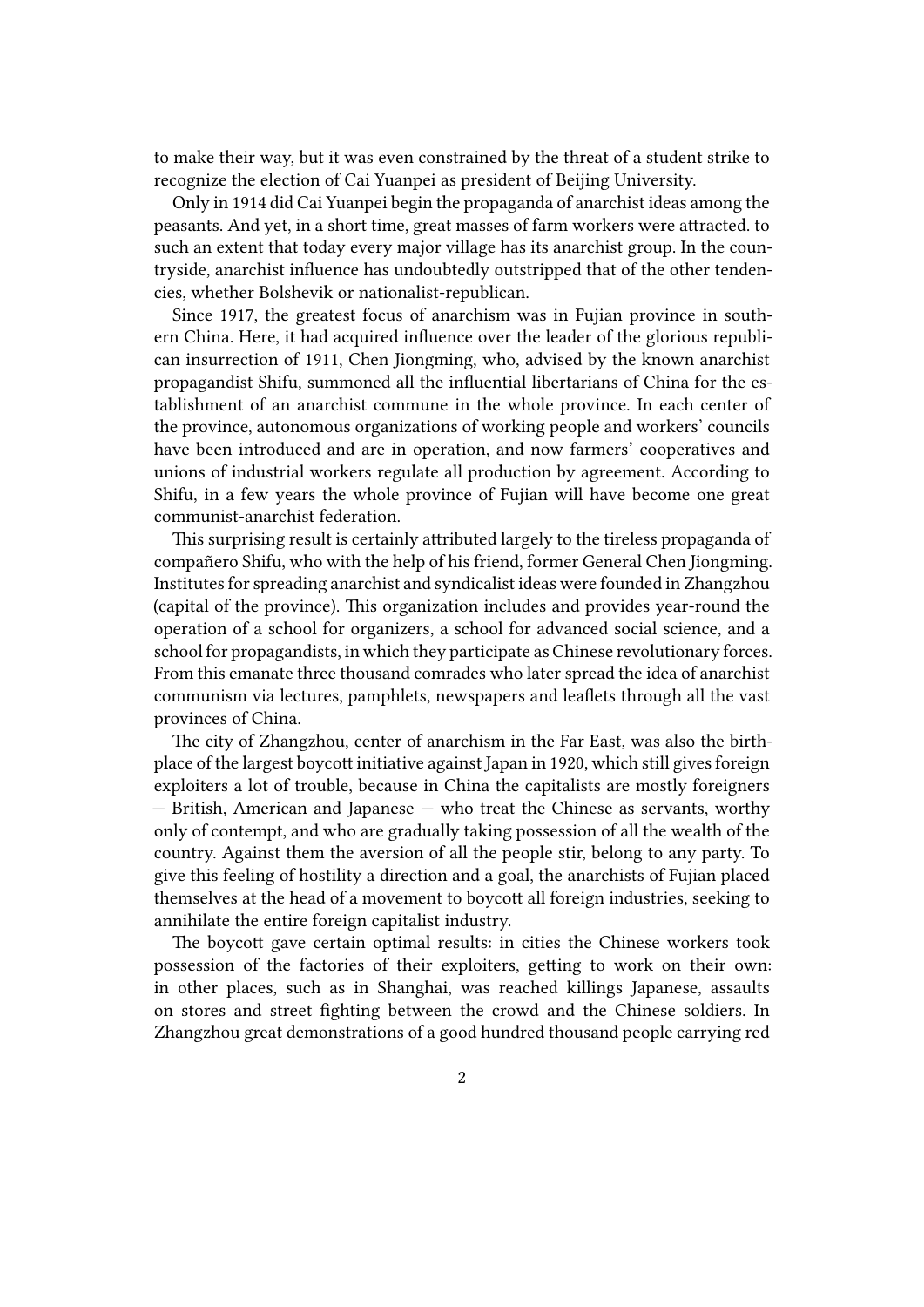and black banners, and musicians who played the "Internationale" and the "Anarchist March." Thousands of pamphlets and leaflets written by Shifu, Cai Yuanpei and other compañeros were distributed at these demonstrations. Once again the triumphant power of the "popular socialism" Bakunin was demonstrated. Compañero Yuan-Pai-Tsen, until yesterday a henchman of the bourgeois Guomindang party, solemnly declared, to the delight of the crowd, that he could not resist the triumphant march of anarchist ideas across the country, and soon declared his decision to fight under the black flag of Bakunin for the freedom and happiness of China. He stated that this ideal is only achievable through Bakuninian anarchism; only anti-authoritarian socialism can lead workers back to their land and make them love it, because it restores the land, the factories, and science, until now the monopoly of a few, to all of the people. Yuan-Pai-Tsen ended his speech with these words: "As the son of the people, I am for the unremitting class struggle against all exploiters, indigenous and foreign. And since the people can only become equal, just, and master of itself only with anarchist communism, I'm a Bakuninist."

Thus, even in the nationalist climates of our country, spreading our ideas opens the way, but especially among industrial workers.

In 1921 the anarchists led a strike of 20,000 miners. The strike failed; but a year later, 80,000 coolies (porters) went on strike in the coal region of Kaylan, $^1$  and this time, won. And we are active in the port cities: more than 40,000 people in Canton responded to our call for the demonstration on May 1 last year. The workers have realized that only in direct action, only in revolution, is their salvation to be found.

That is also why the Bolsheviks have very little following among the workers, primarily because they work in agreement with the nationalist Guomindang party of Dr. Sun-yat-sen. This makes the working masses suspicious, which more willingly follows the anarchist movement Zhangzhou that the Bolsheviks order from Moscow. We could never establish relations with the Communist Party as it cannot be found even in illegal areas.

Our greatest hope lies in the youth. Chinese 25,000 Chinese students who work with us have founded nationwide youth leagues for mutual aid, anarchist propaganda and discussion societies. Up to 100,000 students grouped in these leagues number among the young workers in the tea and rice industries. It is from these that the new China shall emerge…"

Compañero Hun-de-bai ends his letter with the invitation to a work agreement and proposes above all the urgent establishment of an anarchist youth international, not as a subsidiary of a communist or syndicalist international, but as a living and independent attestation of the development of the anarchist spirit among the youth around the world.

<sup>&</sup>lt;sup>1</sup> Possibly referring to the Anyuan district?